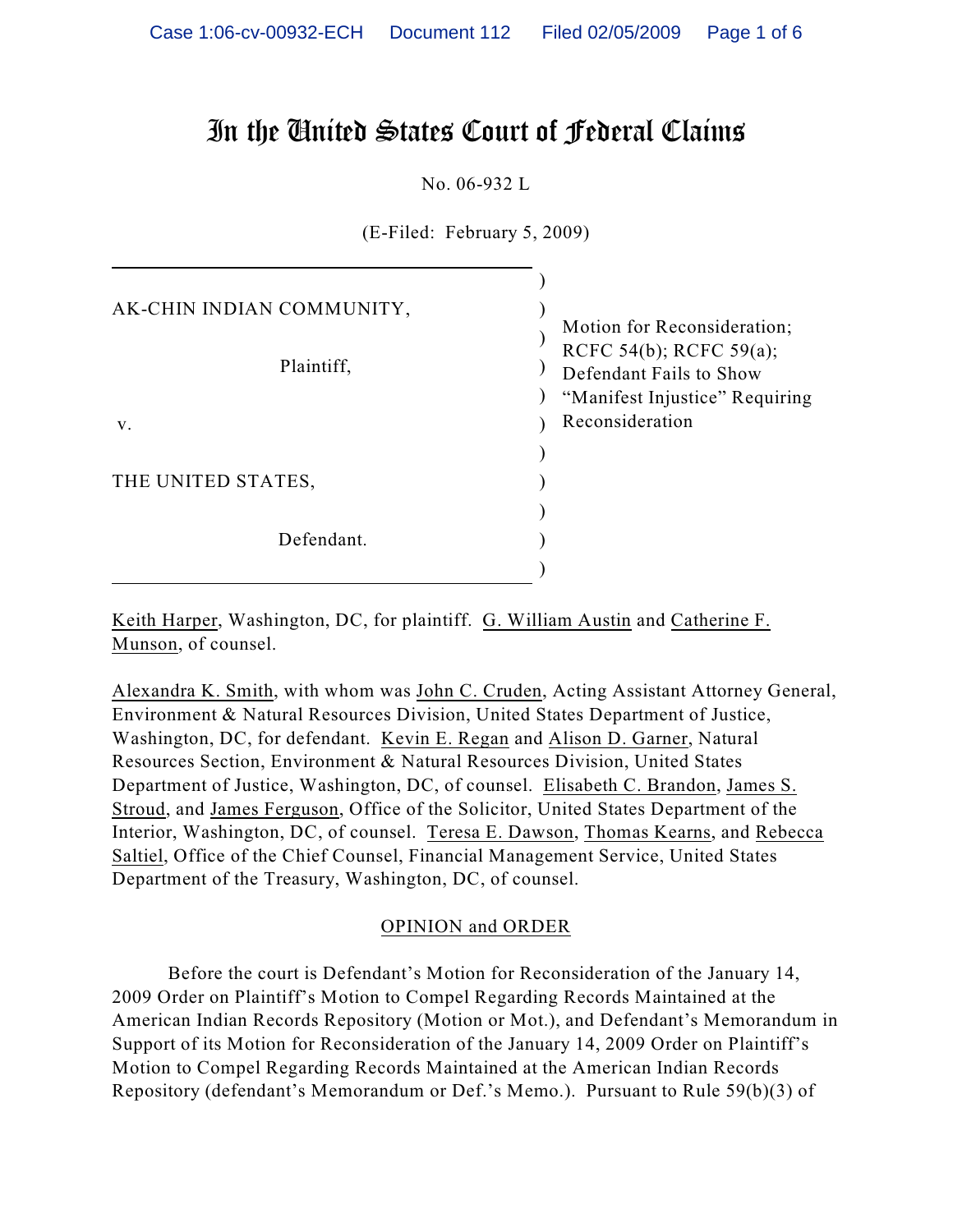the Rules of the United States Court of Federal Claims (RCFC), the court did not request responsive briefing to defendant's Motion. See RCFC 59(b)(3) (providing that "[a] response to any motion under [RCFC 59] may be filed only at the court's request").

For the following reasons, defendant's Motion is DENIED. Pursuant to RCFC 54(b), the court AMENDS its January 14, 2009 Opinion in accordance with this Opinion and Order. See RCFC 54(b) ("[A]ny order or other decision, however designated, . . . may be revised at any time before the entry of judgment adjudicating all the claims and all the parties' rights and liabilities.").

### I. Standard of Review

The standards applicable for reconsideration of non-final decisions are set forth in RCFC 54(b) and RCFC 59(a). RCFC 54(b) provides that "any order or other decision, however designated, that adjudicates fewer than all the claims or the rights and liabilities of fewer than all the parties does not end the action as to any of the claims or parties and may be revised at any time before the entry of judgment adjudicating all the claims and all the parties' rights and liabilities." RCFC 54(b). RCFC 59(a) provides that rehearing or reconsideration may be granted as follows: "(A) for any reason for which a new trial has heretofore been granted in an action at law in federal court; (B) for any reason for which a rehearing has heretofore been granted in a suit in equity in federal court; or (C) upon the showing of satisfactory evidence, cumulative or otherwise, that any fraud, wrong, or injustice has been done to the United States." RCFC 59(a)(1).

"The decision whether to grant reconsideration lies largely within the discretion of the [trial] court." Yuba Natural Res., Inc. v. United States, 904 F.2d 1577, 1583 (Fed. Cir. 1990). "Motions for reconsideration must be supported 'by a showing of extraordinary circumstances which justify relief.'" Caldwell v. United States, 391 F.3d 1226, 1235 (Fed. Cir. 2004) (quoting Fru-Con Constr. Corp. v. United States, 44 Fed. Cl. 298, 300 (1999), aff'd, 250 F.3d 762 (Fed. Cir. 2000) (table)). "To prevail on a motion for reconsideration, the movant must point to a manifest error of law or mistake of fact." Pac. Gas & Elec. Co. v. United States, 58 Fed. Cl. 1, 2 (2003) (citing Franconia Assocs. v. United States, 44 Fed. Cl. 315, 316 (1999)). "Specifically, the moving party must show: (1) the occurrence of an intervening change in the controlling law; (2) the availability of previously unavailable evidence; or (3) the necessity of allowing the motion to prevent manifest injustice." Matthews v. United States (Matthews), 73 Fed. Cl. 524, 526 (2006) (citing Griswold v. United States, 61 Fed. Cl. 458, 460-61 (2004)).

### II. Discussion

A. Amendment of January 14, 2009 Opinion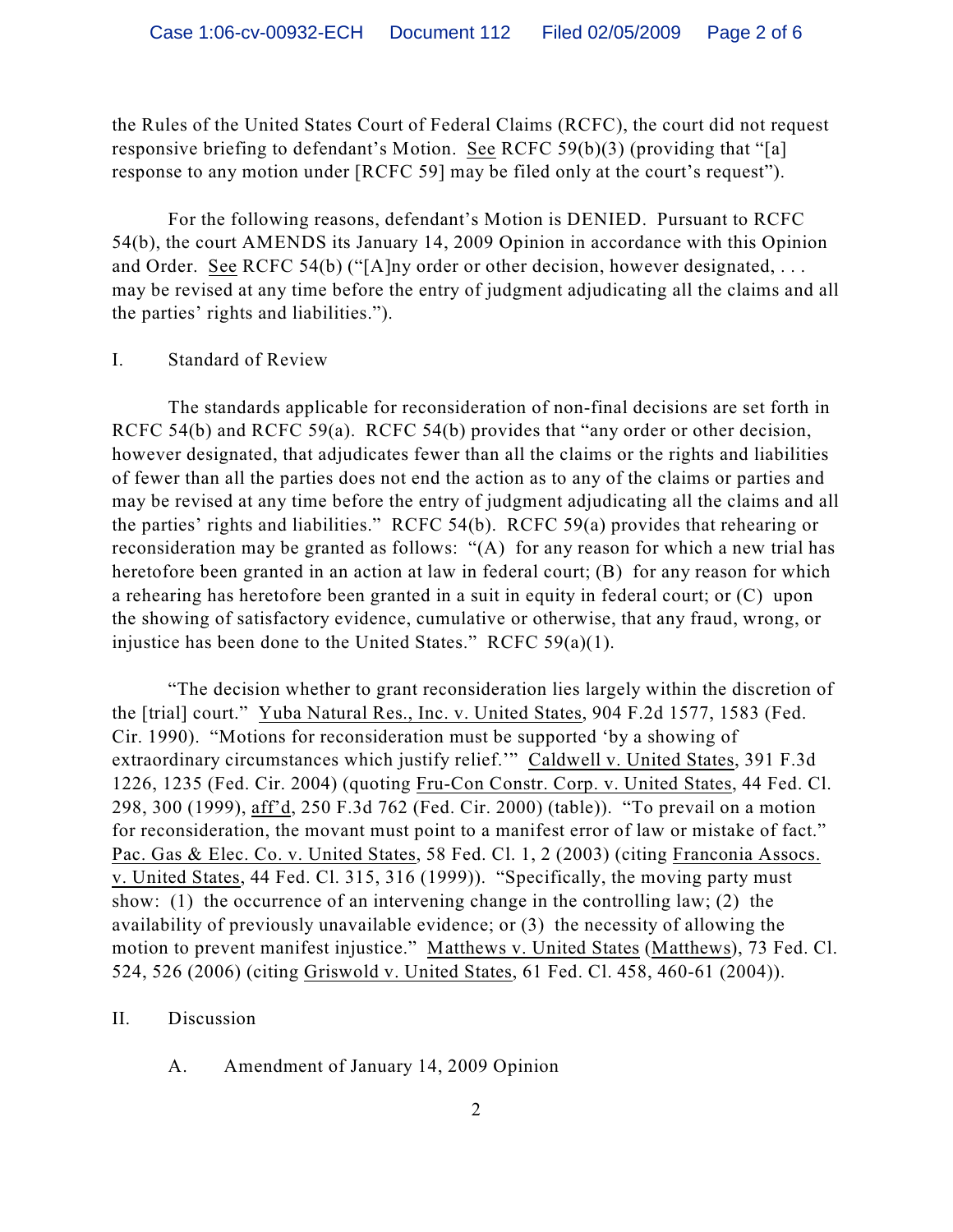In its Memorandum, defendant explains that the term "Tribal Records," as used in the September 12, 2003 Memorandum of Understanding (MOU) entered into between the United States Department of the Interior (Interior) and the National Archives and Records Administration (NARA), refers to "non-federal Indian records in the legal custody of American Indian Tribes" and stored at the American Indian Records Repository (AIRR). Def.'s Memo. Attachment 2 (Declaration of Gregory Pomicter) ¶ 9; see also Def.'s Memo. 4. Defendant further explains that the record retention processes established by the provision of the MOU quoted in the court's January 14, 2009 opinion, which applies to Tribal Records only, does not therefore govern the storage of the federal records at issue in this case. Def.'s Memo. Attachment 2 (Declaration of Gregory Pomicter) ¶ 11; see also Def.'s Memo. 5-6.

In light of the explanations contained in defendant's Motion, the court AMENDS its January 14, 2009 opinion to OMIT portions of the opinion in which the court relies on article III, section A.3 of the MOU in the court's application of RCFC  $34(b)(2)(E)(i)$ . See Opinion of Jan. 14, 2009, dkt. no. 101, at 7-8.

Specifically, the court WITHDRAWS the factual findings contained in its January 14, 2009 opinion regarding (1) the failure of the Box Index Search System (BISS) "to comply with the MOU," Opinion of Jan. 14, 2009, dkt. no. 101 at 7; (2) the characterization of defendant's storage of federal records as a "deviation from the procedures delineated in the MOU," id. at 8; and (3) the distinction made by the court between the court's perception of defendant's actions in this case and the actions of the producing party in In re Adelphia Commc'ns Corp., 338 B.R. 546, 550-52 (Bankr. S.D.N.Y. 2005), Opinion of Jan. 14, 2009, dkt. no. 101 at 8. Accordingly, the court also WITHDRAWS its use of the foregoing factual findings in the court's application of RCFC 34(b)(2)(E)(I), see Opinion of Jan. 14, 2009, dkt. no. 101 at 7-8.

The withdrawal of these findings has no effect on the court's conclusions reached in this Opinion and Order. See infra Part II.B.

B. Defendant Has Not Demonstrated "Manifest Injustice"

Defendant does not allege "the occurrence of an intervening change in the controlling law" or "the availability of previously unavailable evidence." See Matthews, 73 Fed. Cl. at 526; Def.'s Memo. passim. Rather, defendant argues that reconsideration of the court's January 14, 2009 opinion granting plaintiff's motion to compel is warranted in order to prevent manifest injustice. See Def.'s Memo. 3. However, defendant has failed to show that it is necessary to grant the Motion in order to prevent a manifest injustice from occurring as a result of the court's decision.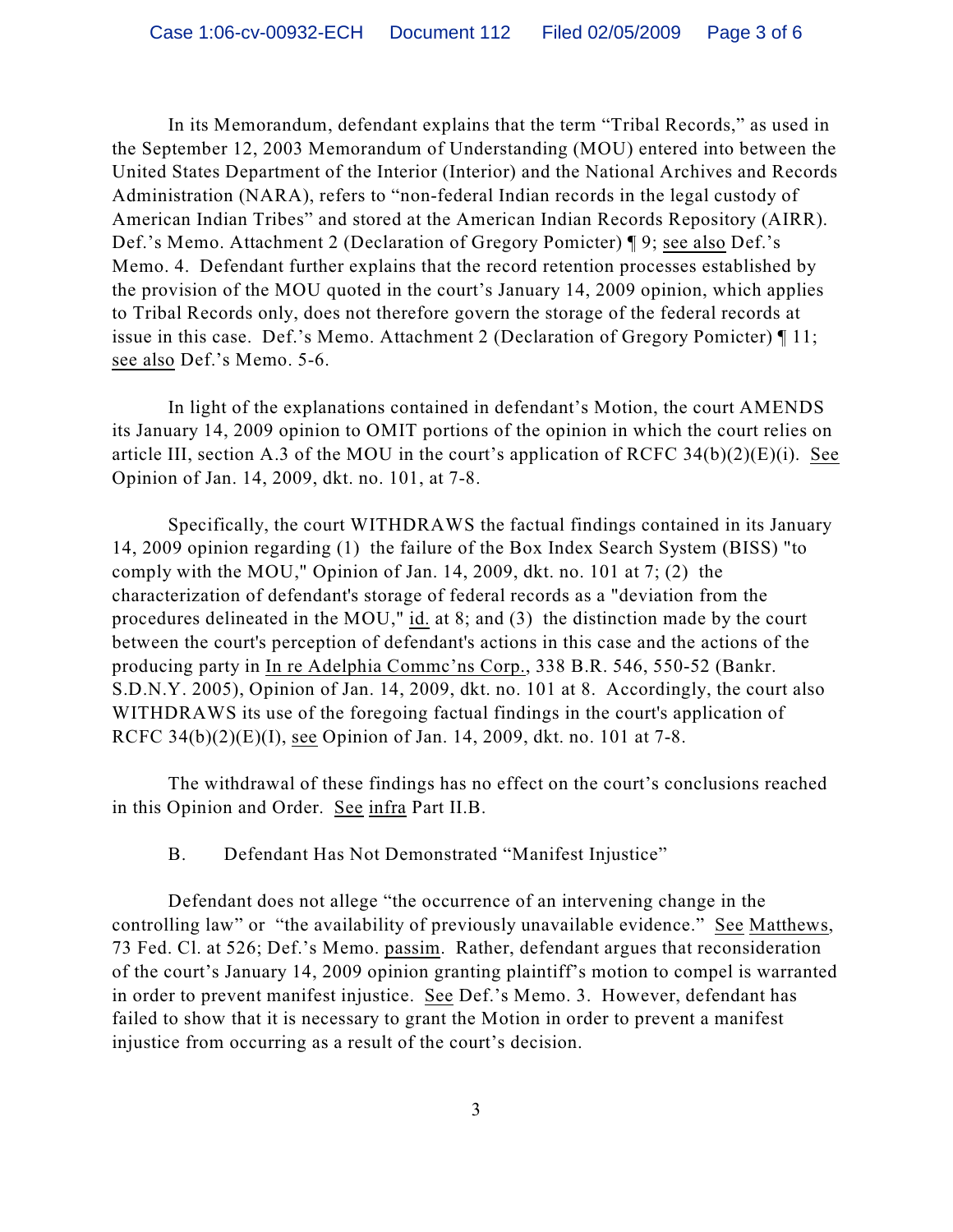"Manifest" is defined as "clearly apparent or obvious." Ammex, Inc. v. United States, 52 Fed. Cl. 555, 557 (2002). "Where reconsideration is sought due to manifest injustice, the moving party can only prevail if it demonstrates that the injustice from the case is 'apparent to the point of being almost indisputable.'" Shirlington Limousine  $\&$ Transp., Inc. v. United States, 78 Fed. Cl. 27, 31 (2007) (quoting Pac. Gas & Elec. Co. v. United States, 74 Fed. Cl. 779, 785 (2006)).

The court outlined several bases, separate and apart from the court's use of the MOU, upon which the court relied in order to conclude that records kept in storage at the AIRR are not kept in the usual course of business as required by RCFC  $34(b)(2)(E)(i)$ . See Opinion of Jan. 14, 2009, dkt. no. 101 at 3-7 (discussing several reasons for which documents at the AIRR are not kept in the usual course of business, including: (a) the significant reorganization of plaintiff's files undertaken in preparation for transporting the files from the agency office to the AIRR; (b) the fact that case law dictates that documents in storage do not qualify as documents kept in the usual course of business; and (c) the fact that the filing system at the AIRR, and the tools created to search for documents stored at the AIRR, do not facilitate a meaningful review by plaintiff of the documents produced). Accordingly, the error of fact to which defendant points is not one on which the outcome of the case depends.

After the amendment of its January 14, 2009 opinion, see supra Part II.A, the court's legal conclusions regarding the application of RCFC 34(b)(2)(E)(i) remain intact. Therefore, requiring defendant to be bound by the court's January 14, 2009 opinion granting plaintiff's motion to compel does not result in a "manifest" or "obvious" injustice in this case. The court's amendment to its January 14, 2009 opinion does not require reconsideration under RCFC 59(a).

## III. Conclusion

Because the error of fact to which defendant points is not one on which the outcome of the court's decision depends, defendant has not demonstrated the necessity of granting reconsideration to prevent manifest injustice. Defendant's Motion is DENIED.<sup>1</sup>

(continued...)

 $<sup>1</sup>$  In its Memorandum in Support of its Motion for Reconsideration of the January 14,</sup> 2009 Order on Plaintiff's Motion to Compel Regarding Records Maintained at the American Indian Records Repository (defendant's Memorandum or Def.'s Memo.), defendant includes a footnote which states, in full, the following:

The Court's ruling on the applicability of RCFC  $34(b)(2)(E)(i)$  to federal records maintained at the AIRR also discusses the process Defendant uses to transfer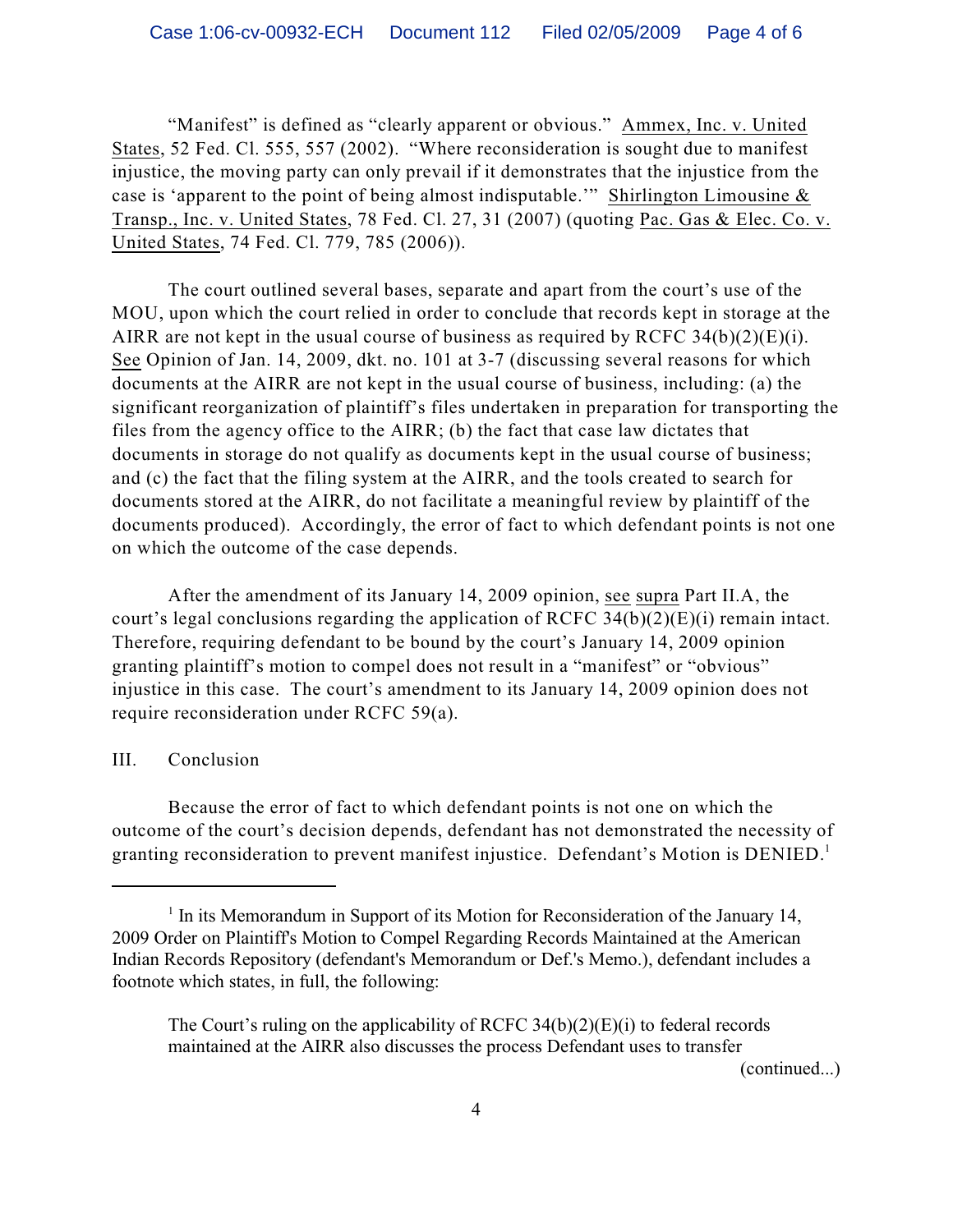$\cdot$ <sup>1</sup>(...continued)

records to the AIRR and the indexing system for those records: the Box Index Search System (the "BISS"). See Order at 4-5, 6-7. Yet, the Court relies on Plaintiff's characterizations of the facts as an evidentiary basis for some of its findings. See e.g. [sic] Order at 4 (citing pages 6-8 of Plaintiff's Motion and page 6 of Plaintiff's reply brief as evidence that Defendant "substantially rearranged and co-mingled" Plaintiff's documents with those of other Tribes prior to sending them to the AIRR). In addition, the Court relies on Plaintiff's BISS searches as evidence that the BISS is "unwieldy and unhelpful." Order at 6. Yet, Plaintiff admitted that the BISS searches it ran were not to test the effectiveness of the BISS as an index to find documents responsive to discovery. Transcript of TSC, at 28:7-16 (December 11, 2008) (in which Plaintiff states "we did not do [the BISS searches] for the purpose of obtaining documents responsive to our requests" but instead ran them "merely to demonstrate what would happen if we did the searches based on our standard procedures"). Courts have indicated that rulings on motions to compel can be overturned if the decisions are based on erroneous factual findings. American Standard, Inc. v. Pfizer, 828 F.2d 734, 739 (Fed. Cir. 1987). Given the potentially precedential impact this ruling could have on the large number of pending tribal trust cases, should the court be inclined to reconsider its ruling on the Motion to Compel, Defendant requests an evidentiary hearing at which a more thorough presentation of evidence can be given to the Court as to Defendant's practices for accession of records to the AIRR and the BISS.

Def.'s Memo. 8 n.3.

Defendant's footnote appears to be crafted towards achieving two objectives, neither of which relates to the substantive arguments made in Defendant's Motion for Reconsideration of the January 14, 2009 Order on Plaintiff's Motion to Compel Regarding Records Maintained at the American Indian Records Repository (Motion or Mot.). The court now addresses both of defendant's apparent objectives in this footnote.

First, defendant argues, without support in the record, that the court's factual findings (beyond those addressed in Part II.A of this Opinion and Order) contained in its Opinion of January 14, 2009 are erroneous. Defendant alleges that "the Court relie[d] on Plaintiff's characterizations of the facts as an evidentiary basis for some of its findings." Def.'s Memo. 8 n.3. Specifically, defendant attacks the court's finding "that [d]efendant 'substantially rearranged and co-mingled' [p]laintiff's documents with those of other Tribes prior to sending them to the AIRR." Id. (citing Opinion of Jan. 14, 2009, dkt. no. 101 at 4). However, contrary to defendant's allegations, the court relied upon declarations contained within defendant's own briefing in support of its factual findings with regard to the transfer and storage of documents at (continued...)